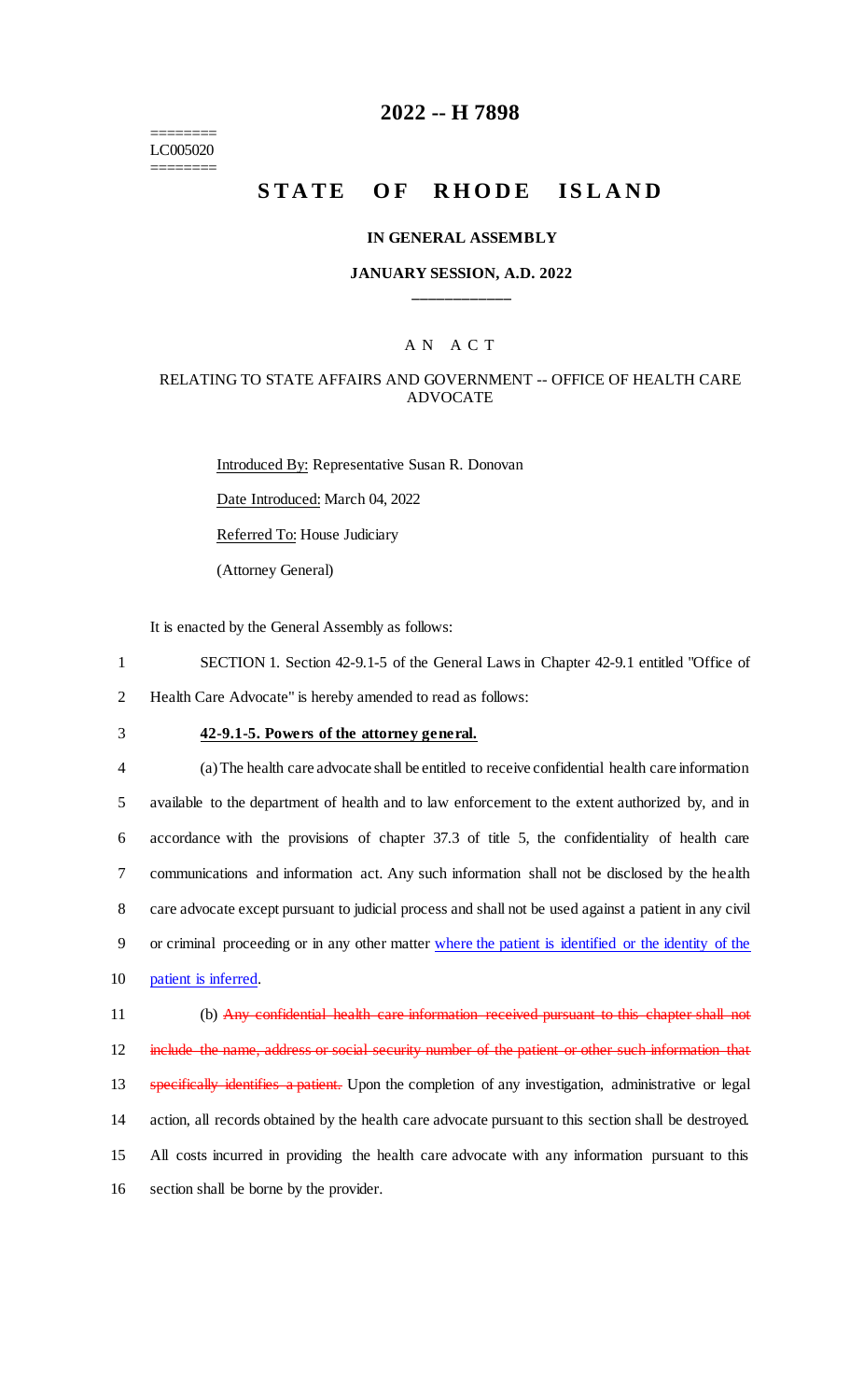======== LC005020 ========